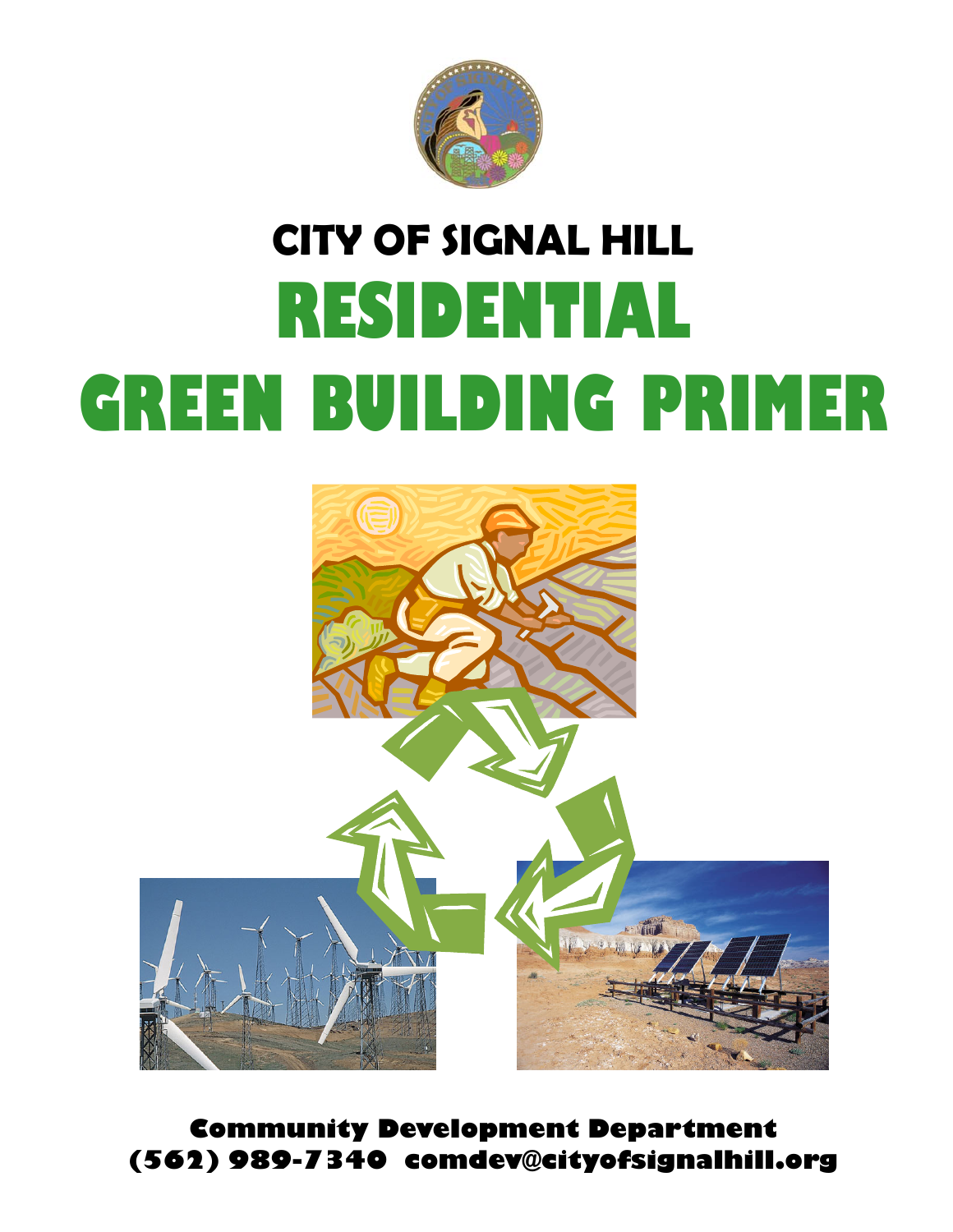



## **What Is Green Building?**

Green Buildings are sited, designed, constructed and operated to enhance the well-being of occupants, and to minimize negative impacts on the community and natural environment.

Green Buildings:

- Provide a healthier and more comfortable environment
- Improve long-term economic performance
- Incorporate energy and water efficient technologies
- Use recycled content materials in their construction
- Reduce construction and demolition waste
- Bring higher resale value
- Are landscaped for water and energy efficiency
- Include renewable energy technologies
- Improve indoor air quality
- Reduce environmental impact
- Are easier to maintain & built to last

With most of us spending more than 80% of our time indoors, Green Building is the healthy, common sense choice for a better life. As it stands now in traditional construction, the quality of our indoor environment is often far more polluted than outdoors due to various building materials, inadequate lighting, and a variety of other variables. According to EPA reports, the air in new homes can be up to ten times more polluted than outside air due to volatile organic compounds (VOCs) and other chemicals used in product manufacturing. Contrarily, homes that follow green building guidelines use healthier paints and building materials, and adhere to stricter gas emission and ventilation requirements improving the quality of a home's indoor environment.

Green building can also indicate that fewer natural resources are required during construction. According to the U.S. Department of Energy's Center for Sustainable Development, buildings consume 40% of the world's total energy, 25% of its wood harvest and 16% of its water. Compared to traditional construction, a green built home takes some of this pressure off the environment.

*More important than any statistic however, is the good feeling you have when you know you've done what's right for both your family and your community. Promoting continued health, financial savings, and social responsibility, Green Building is the construction standard for the future, and the smart solution for today.*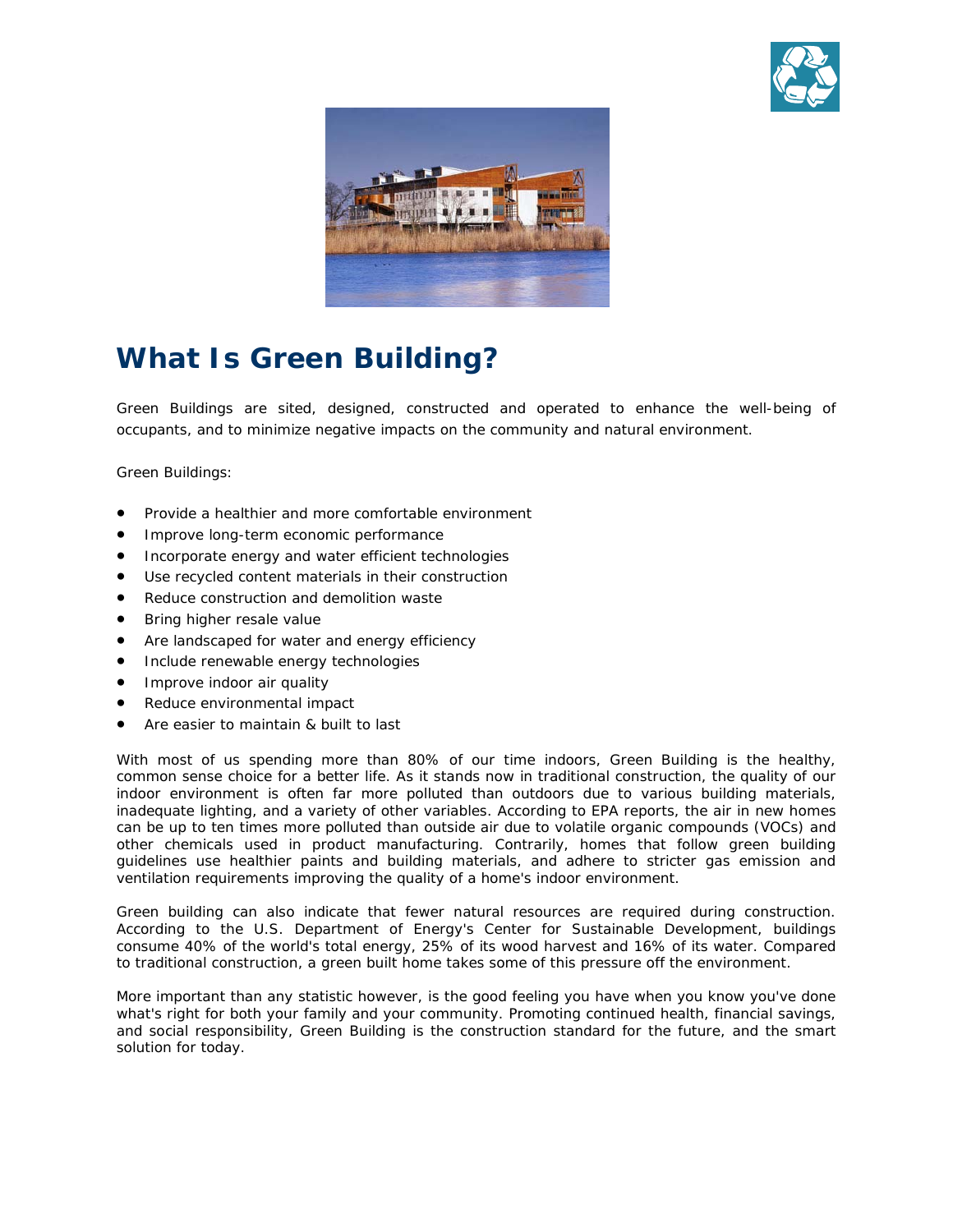

## **The Benefits of Green Building - For the Homeowner**

Utilizing green building products and practices in homebuilding and remodeling projects results in quality homes and financial savings for you. Even the smallest effort can make a big difference. While particular benefits will vary depending on the specific choices made by the builder and homeowner, and to what extent green building practices are employed, the general benefits are:

#### **Financial Savings**

Green building construction standards and products make homes more energy efficient by being well insulated and well sealed. Efficient windows, appliances, lighting and other household equipment also help add to the savings and keep your monthly electricity bills low. Up to 65% lower! And with energy prices rising and non-renewable fuels being depleted, an energy efficient home is asset we can all appreciate for years to come. Water bills are also reduced through low-flow equipment and thoughtful land use.

Homes built following green building standards may also qualify for special "green" financing. Called an Energy Efficient Mortgage (EEM), they can offer you more purchasing power.

#### **More Comfort**

Comfortable with year-round sun exposure, comfortable with ambient temperature and lack of drafts, comfortable with your utility bills - 'comfortable' can mean a lot of things. Starting with good energy design, green building helps to ensure that your home is inherently more comfortable. If you're building new, proper orientation of your home can take advantage of the sun's natural heat in the cooler months, while avoiding too much sun in the warmer ones, to save on energy costs. Tight construction also helps keep energy costs and drafts down. For everyone, better insulation and energy efficient windows, appliances, and lighting contribute to a comfortable environment while using less energy.

#### **Healthier Living**

Chemicals emitted from building materials can be a potential source of health problems if not properly addressed. For example, cabinets, counter tops, and furniture are often made from pressed wood products such as particleboard or MDF, which are typically manufactured with formaldehydebased adhesives. This formaldehyde can off-gas into your home for years. Unfortunately for your family's health, formaldehyde is a known human carcinogen according to the World Health Organization; it can also cause watery eyes, headaches, fatigue, and nausea. Paint and floor finishes can also contain formaldehyde and other chemicals that are not healthy to breathe, especially for small children. Green building encourages use of products and materials that reduce or eliminate these sources of indoor pollution. These include a wide range of products such as low-VOC paint, solvent-free adhesives, and water-based wood finishes that not only eliminate many of the suspected and known carcinogens, but often perform better than traditional products.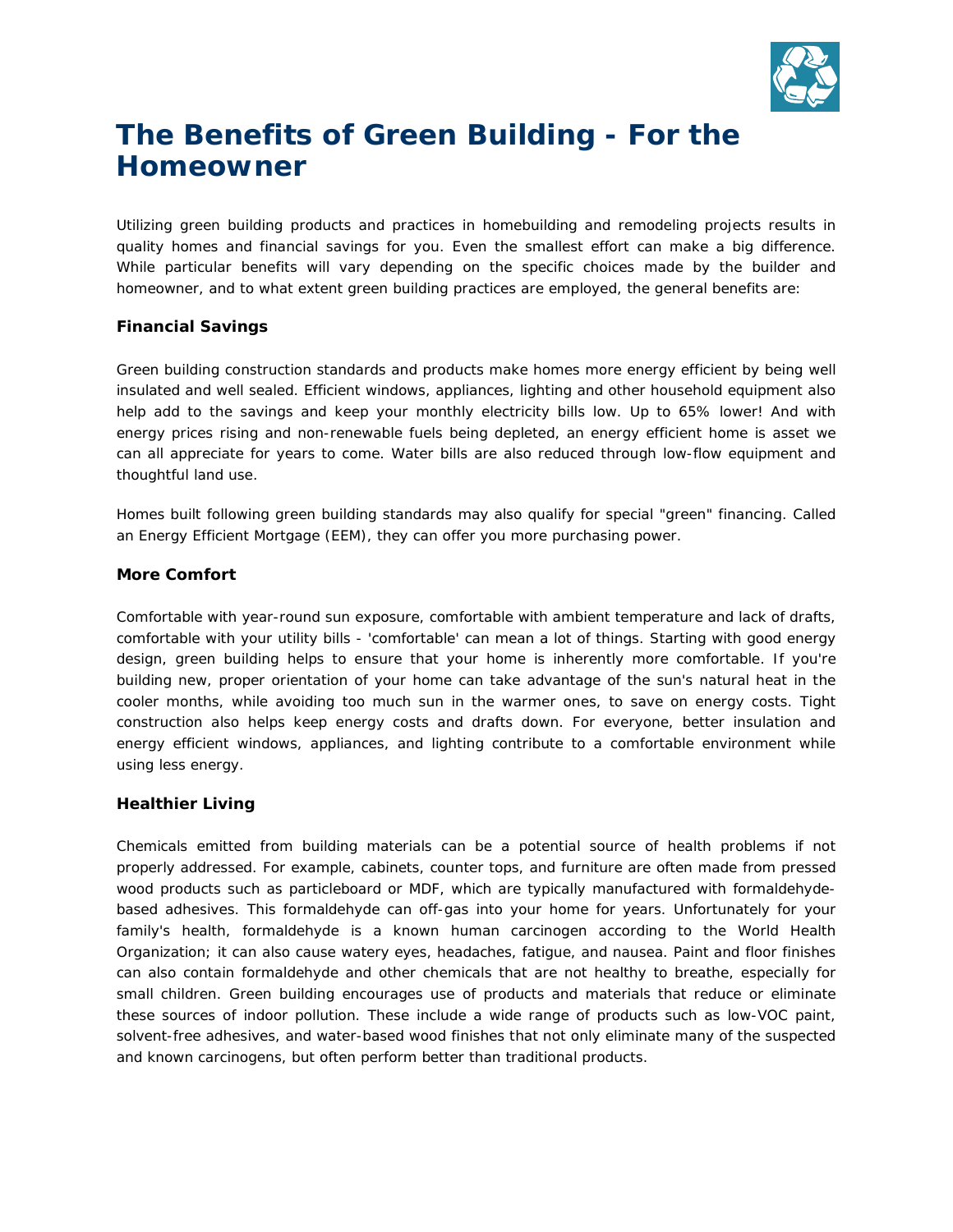

## **Benefits of Green Building - (continued)**

Carpet can also emit harmful chemicals and be a source of indoor pollution, so green building guidelines encourage using low-emitting carpets and pads and simply reducing the amount of carpeted areas. Installation by tacking rather than gluing also helps reduce toxic emissions. Finally, since carpet fibers can trap dirt and pollution tracked in from outdoors, and can harbor mold growth if in a humid environment or not allowed to completely dry out after getting damp or flooded, hardsurface flooring with area rugs or modular carpet tiles that can easily be taken away for cleaning or drying is encouraged. Alternate flooring options include FSC Certified wood, cork, and bamboo.

Finally, ventilation is key to keeping and maintaining indoor air quality for healthier living. Green building practices encourage well-sealed duct systems, sealed combustion gas appliances, and a balanced or slightly positive pressure ventilation system, which work together to improve indoor air quality and keep you comfortable and healthy.

Adequate ventilation is especially important in green building as it prevents mold and other potentially dangerous allergens from forming. With tighter construction of the exterior envelope, ventilation is required to allow excess moisture to escape so it doesn't get trapped in your home's living space and building cavities, causing health problems for your family and moisture damage to the building components.

#### **Less Maintenance and Higher Durability**

Current building codes establish minimum construction standards that protect your safety. Green building supplements building codes by using premium materials that are more durable and construction practices that often exceed building code requirements. Together, these qualities enhance your home's performance and reduce maintenance and replacement costs, thereby raising its overall value.

Examples of such long-lasting materials and their applications include decking made from recycled plastic and wood fibers, durable tile or linoleum for floors, 50-year roofing materials, and fibercement siding. These outperform their traditional counterparts by reducing maintenance and replacement costs.

#### **Knowing You're Being Good to the Environment**

Green building products and practices offer you the assurance that you are following environmentally friendly guidelines that help preserve our natural resources. A socially responsible step worthy of recognition, building green makes a strong statement about your dedication to the community and the environment.

Farther reaching than your home itself, green building promotes the use of local products and materials that help stimulate local businesses and a diverse economy. This keeps your dollars working in your neighborhood and reduces energy consumption because there are less transportation costs. Materials like engineered wood products are encouraged because they efficiently make use of waste wood pieces, reducing environmental impacts of the wood industry. Recycled-content products productively use materials that would otherwise need to be hauled to landfills, and also reduce costs and impacts of producing products from virgin materials.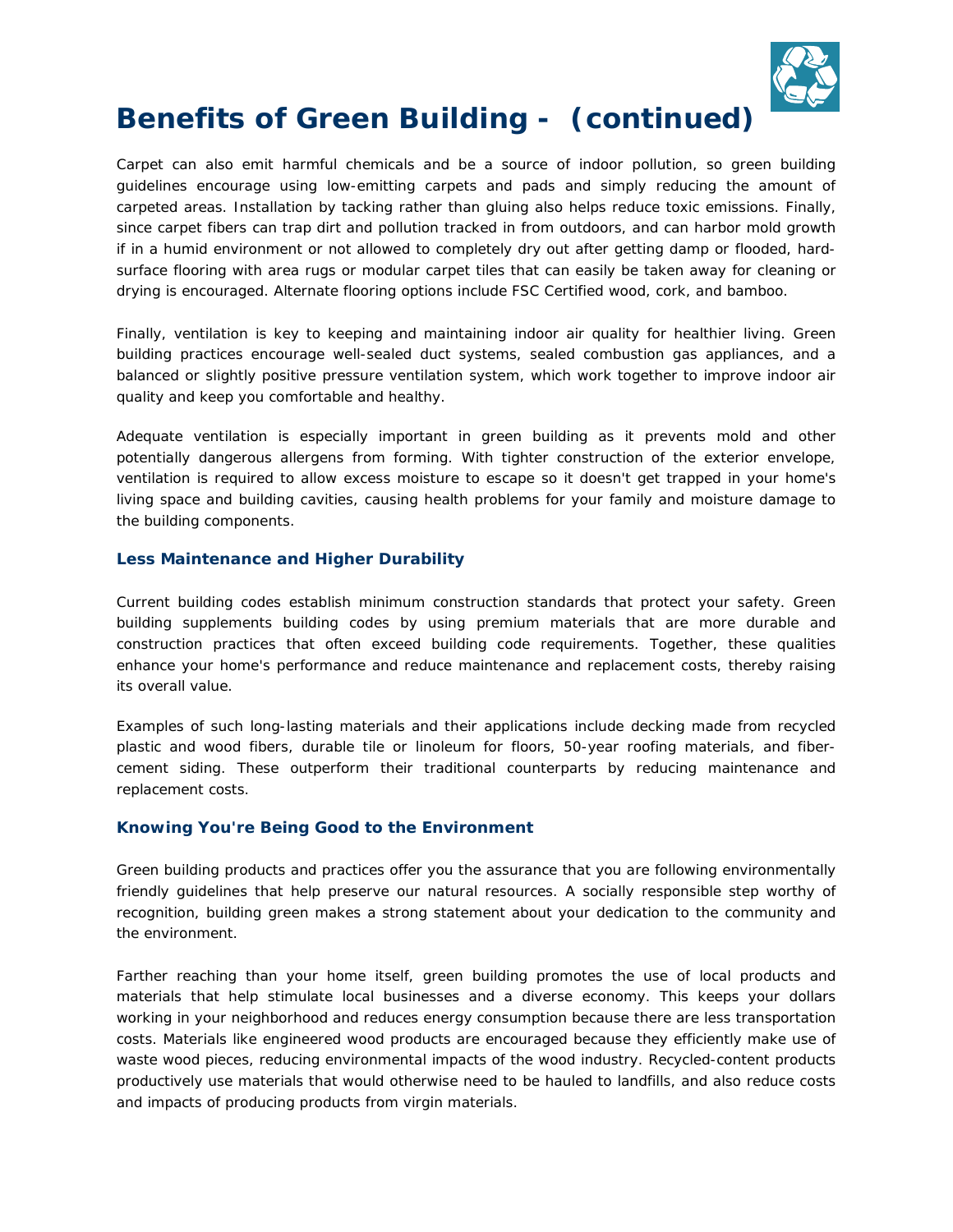

## BUILDING A GREENER TOMORROW



Go **GREEN** when you decide to remodel or build your new home! Did you know that where you live has an even bigger impact on the environment than the car you drive? Our buildings account for over 65% of our electrical consumption, 30% of U.S. green house gas emissions, 12% of potable water usage and 40% of raw materials use. By employing some very simple green building practices in your next project, you can create a home that is healthier, more energy efficient, comfortable and environmentally responsible.

The City of Signal Hill is committed to promoting a more livable and sustainable community and encourages all homeowners and developers to employ green building practices in their projects. The following is a brief guide\* of simple measures you can take to help make a difference for you, your children, and the environment.

\* This guide is based on the Santa Monica Residential Green Building Guide

#### **Construction and Demolition Waste**

**Objectives:** Increase reuse of used building materials and reduce the amount of virgin building materials unnecessarily wasted or sent to the landfill.

| Material/Measure         | <b>IDescription</b>                                                                                                                                                                                          | Reference |
|--------------------------|--------------------------------------------------------------------------------------------------------------------------------------------------------------------------------------------------------------|-----------|
| Salvage useful materials | Imaterials that can be reused. Reduce building www.thereusepeople.com<br>floors, dimensional lumber, etc. from landfills. Avoid<br>removing existing trees and plants and integrate them<br>into new design. |           |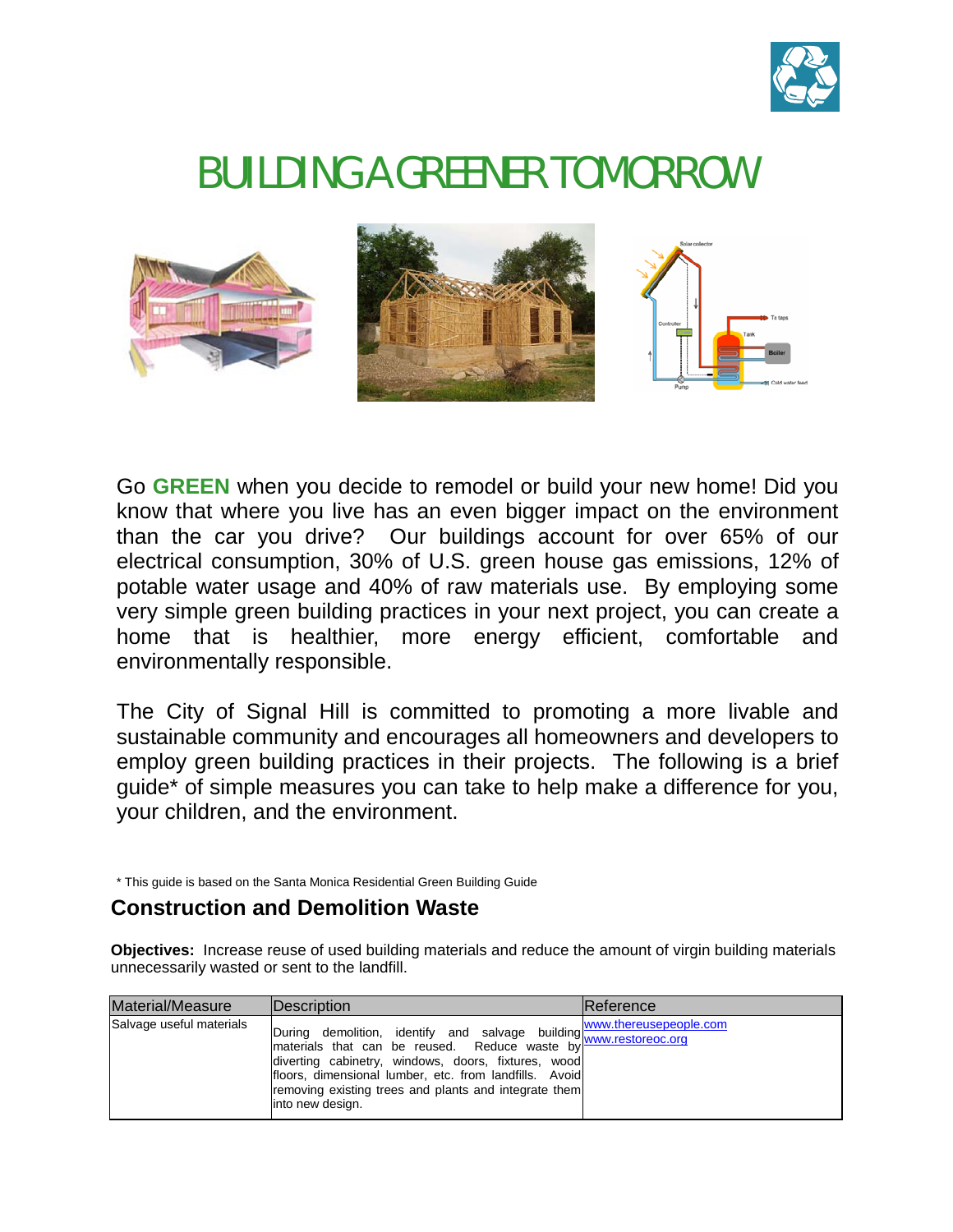

#### **Building Orientation**

**Objectives:** Proper building orientation is the first step in improving home energy performance. Orient the home and place windows to enable natural lighting, summertime shading, wintertime passive heating, and natural ventilation. By doing this you can decrease the need for electric lighting, save energy and create a more comfortable indoor environment.

| Material/Measure                                          | Description                                                                                                                                  | Reference                                                                       |
|-----------------------------------------------------------|----------------------------------------------------------------------------------------------------------------------------------------------|---------------------------------------------------------------------------------|
| Orient along east-west axis<br>for maximum solar exposure | The long axis of the home should face east-west to<br>maximize solar exposure. Many lots in Signal Hill<br>already have this orientation.    | www.daylighting.org                                                             |
| Window placement                                          | Place windows strategically to enable cooling by natural<br>ventilation while also admitting daylight and enabling<br>passive solar heating. | www.greenbuildings.santa-monica.org<br>[guidelines/envelope and space planning] |

## **Lighting**

**Objectives:** Improve the energy efficiency of household lighting.

| Material/Measure          | <b>Description</b>                                                                                                                                                                                                  | <b>IReference</b>              |
|---------------------------|---------------------------------------------------------------------------------------------------------------------------------------------------------------------------------------------------------------------|--------------------------------|
| Compact fluorescent bulbs | These are direct replacements for standard<br>incandescent bulbs. They use 75% less energy and<br>last up to 13 times longer and remove up to 450 lbs of<br>ICO <sub>2</sub> over the life of the bulb.             | www.energystar.gov [lighting]  |
| Skylights and solar tubes | These are great for introducing natural light into spaces<br>like kitchens, hallways, and large walk-in closets.<br>Some operable skylights also serve to ventilate a home<br>by allowing rising hot air to escape. | www.daylighting.org [what/why] |

#### **Heating and Cooling**

**Objectives:** Maintain a healthy and comfortable home while reducing the energy used for heating and cooling.

| Material/Measure           | <b>IDescription</b>                                                                                                                                                                 | <b>IReference</b>                                        |
|----------------------------|-------------------------------------------------------------------------------------------------------------------------------------------------------------------------------------|----------------------------------------------------------|
| Window shading             | Install shades, plant trees or orient windows to block<br>direct sunlight from windows in summertime to reduce<br>indoor temperatures and the need for air conditioning.            | www.recycleworks.org [greenbuilding/<br>windows & doors] |
| Insulation                 | Use greater than minimum required amount of<br>insulation in walls and ceiling. Upgrade to R-19<br>insulation in walls and R-30 in ceiling will result in a well<br>insulated home. | www.sce.com                                              |
| <b>Efficient AC system</b> | Install an Energy Star high-efficiency system                                                                                                                                       | www.energystar.gov                                       |
| Other ventilation          | Install whole-house fan, ceiling fans, and attic<br>ventilation to reduce the need for air conditioning.                                                                            |                                                          |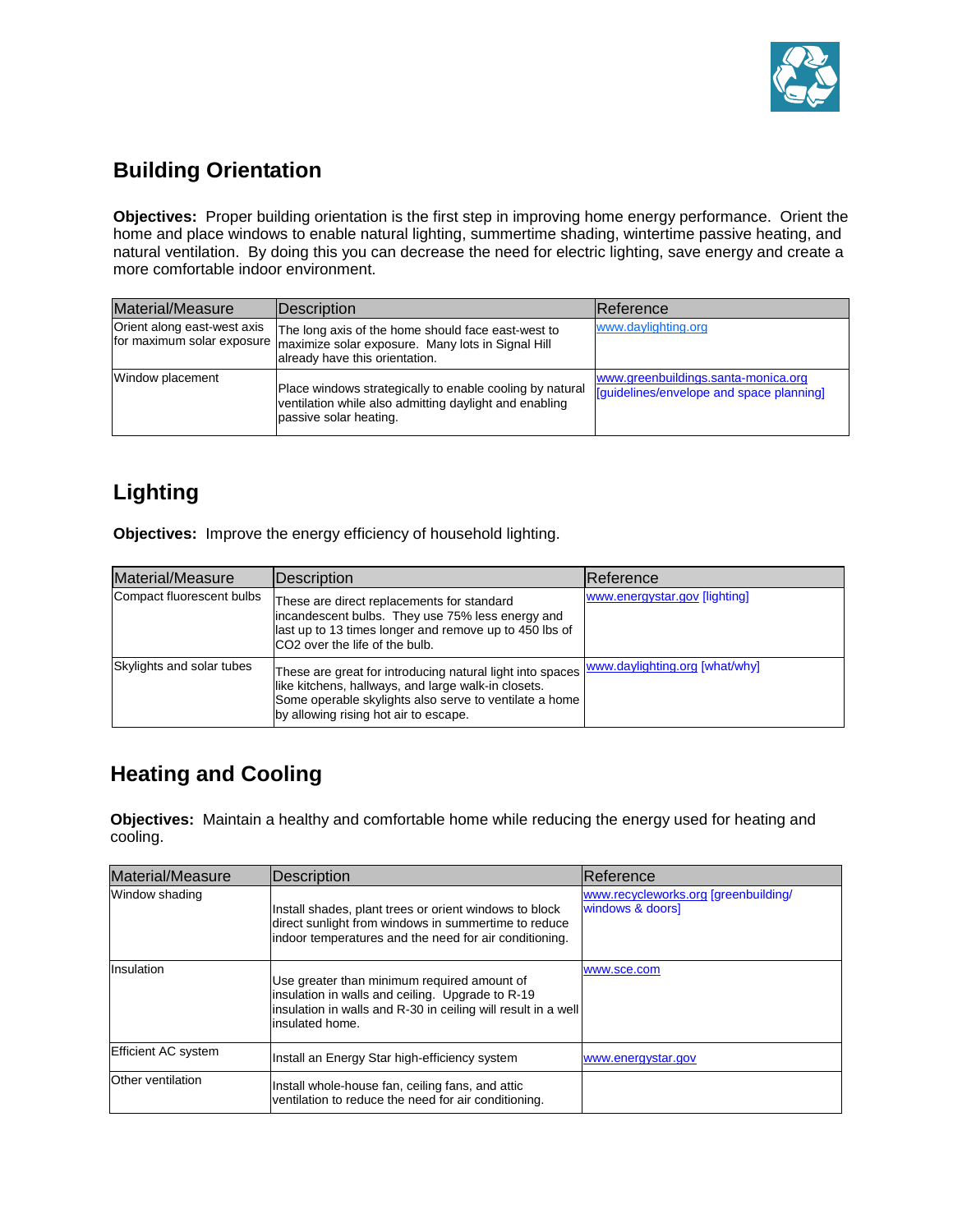

#### **Appliances**

| Material/Measure                  | Description                                                                                                                                                                                                                               | lReference                                                   |
|-----------------------------------|-------------------------------------------------------------------------------------------------------------------------------------------------------------------------------------------------------------------------------------------|--------------------------------------------------------------|
| <b>Energy Star Appliances</b>     | All major brands have Energy Star options that reduce<br>energy usage over comparable models while providing<br>equal or superior performance.                                                                                            | www.energystar.gov [products/appliances]                     |
| Horizontal-axis clothes<br>washer | Horizontal-axis washers are more effective at cleaning.<br>gentler on clothes, use 40% less water, 50% less en-<br>lergy, and leave clothes drier requiring less time and<br>energy to dry clothes. Most are also "Energy Star"<br>rated. | www.energystar.gov [products/appliances/<br>clothes washers] |

**Objectives:** Select high-quality appliances that are more energy efficient.

#### **Plumbing/Domestic Hot Water**

**Objectives:** Improve energy efficiency of water heating, improve water quality, and reduce indoor water consumption.

| <b>Material/Measure</b>                       | <b>Description</b>                                                                                                                                                    | Reference                                                               |
|-----------------------------------------------|-----------------------------------------------------------------------------------------------------------------------------------------------------------------------|-------------------------------------------------------------------------|
| Water efficient fixtures/<br>toilets          | Install low-flow shower heads and faucets and ultra low-<br>flow toilets to reduce water consumption and amount of<br>energy used to heat water. Required by CA code. | www.h2ouse.org [home tour/bath/toilet]                                  |
| Ilnsulate water heater and<br>hot water pipes | Reduces energy wasted through heat loss.                                                                                                                              | www.socalgas.com [energy efficiency/<br>conservation tips]              |
| Tankless hot water heater                     | Install a high-efficiency tankless water. These heaters<br>use less energy, take less space, and provide endless<br>hot water.                                        | www.homerepair.about.com [plumbing repair/<br>tankless water heater]    |
| <b>Water filters</b>                          | Water filters remove chlorine, soften water, and<br>improve water flavor.                                                                                             |                                                                         |
| Dual-flush toilets                            | Reduce water use by allowing users to choose a full or<br>half flush depending on need.                                                                               | www.buildinggreen.com [green products/<br>plumbing/residential toilets] |
| Solar hot water heater                        | Pre-plumb or install solar hot water heater. This can<br>reduce or eliminate the need to use a gas or electric hot<br>water heater.                                   | www.eere.energy.gov [solar energy<br>technologies/solar heating]        |

#### **Building Shell**

**Objectives:** Increase use of renewable, recycled, and sustainable materials while constructing an energy efficient and durable building shell.

| Material/Measure                                       | Description                                                                                                                                                                                                                                                                                           | Reference                                                                        |
|--------------------------------------------------------|-------------------------------------------------------------------------------------------------------------------------------------------------------------------------------------------------------------------------------------------------------------------------------------------------------|----------------------------------------------------------------------------------|
| Weather stripping                                      | Weather stripping in either new construction or retrofit is<br>the most cost-effective means of reducing heating and<br>cooling costs.                                                                                                                                                                | www.socalgas.com [energy efficiency/<br>conservation tips/caulking & insulation] |
| Durable, environmentally<br>preferable exterior siding | Select a durable siding. If using wood shingles or other<br>wood siding, look for FSC certified wood or use<br>hardboard. Otherwise, consider fiber-cement siding for<br>durability and termite resistance. Vinyl siding is not a<br>good environmental choice as it is a petroleum based<br>product. | www.buildinggreen.com [green products/<br>exterior finish & trim]                |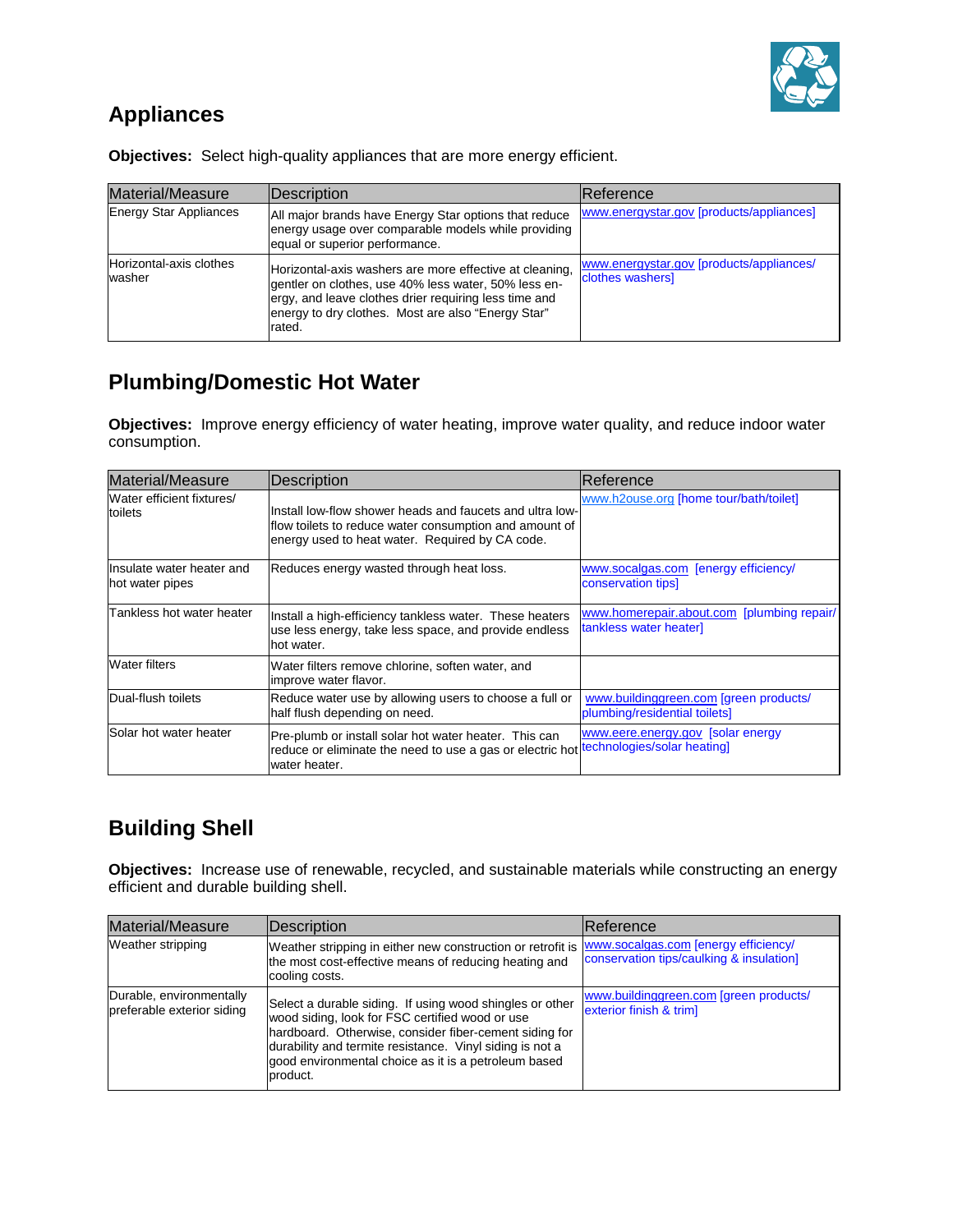

## **Building Shell (continued)**

**Objectives:** Increase use of renewable, recycled, and sustainable materials while constructing an energy efficient and durable building shell.

| Material/Measure                                                              | Description                                                                                                                                                                                                                                                                                                                                                                                                              | Reference                                                                  |
|-------------------------------------------------------------------------------|--------------------------------------------------------------------------------------------------------------------------------------------------------------------------------------------------------------------------------------------------------------------------------------------------------------------------------------------------------------------------------------------------------------------------|----------------------------------------------------------------------------|
| Alternative or more<br>sustainable framing                                    | Consider alternatives like recycled light gauge steel<br>framing, FSC Certified lumber, or engineered/finger<br>jointed studs for framing. Other alternatives are<br>insulated concrete forms (IFCs) and structural insulated<br>panels (SIPs) that are energy efficient and use less<br>lumber. Oriented Strand Board (OSB) for exterior<br>sheathing and subfloor is more environmentally<br>responsible than plywood. | www.buildinggreen.com [green products/<br>structural systems & components] |
| Energy efficient windows<br>made with environmentally<br>preferable materials | Use low-e dual paned windows for superior energy<br>performance. Look for the Energy Star label. Select<br>FSC certified wood or recycled aluminum with thermal<br>breaks for window frames. Higher costs can be offset<br>with smaller mechanical systems and lower heating and<br>cooling costs.                                                                                                                       | www.buildinggreen.com [green products/<br>windows]                         |
| Roof/Radiant Barrier                                                          | Select light color "cool roof' materials to reflect heat<br>from the sun. This keeps the indoors cooler and<br>reduces air conditioning needs. Install a radiant barrier<br>in the attic to reduce indoor air temperatures and the<br>need for air conditioning.                                                                                                                                                         | www.coolroofs.org [resources]                                              |
| Solar Electric Panels                                                         | Solar panels are most often installed on rooftops and<br>now can be integrated seamlessly into a roof. Rebates<br>can help to decrease the cost of these systems.                                                                                                                                                                                                                                                        | www.gosolarcalifornia.ca.gov                                               |

#### **Interior and Finishes**

**Objectives:** Select low VOC content, formaldehyde-free, and more sustainable materials.

| Material/Measure                      | Description                                                                                                                                                                                                                                                                                              | Reference                                                                                              |
|---------------------------------------|----------------------------------------------------------------------------------------------------------------------------------------------------------------------------------------------------------------------------------------------------------------------------------------------------------|--------------------------------------------------------------------------------------------------------|
| Interior wall framing                 | Use light gauge steel framing with recycled content or<br>FSC-certified lumber to frame interior walls.                                                                                                                                                                                                  | www.buildinggreen.com [green products/<br>structural systems & components]                             |
| Low or no-VOC paints and<br>finishes  | Use paints and finishes with low or no volatile organic<br>compounds to improve indoor air quality.                                                                                                                                                                                                      | www.buildinggreen.com [green products/<br>interior finish & trim/paints & coatings/interior<br>paints] |
| Recycled content tile                 | If selecting tile for countertops and bathrooms, look for<br>recycled content. Glass or traditional ceramic tiles are<br>also available with recycled content.                                                                                                                                           | www.sandhillind.com                                                                                    |
| Formaldehyde-free<br>hardwood plywood | Formaldehyde is a known cancer-causing toxin used in<br>many plywoods. California recently passed a law to<br>begin phasing out plywoods and composite woods<br>manufactured with formaldehyde. Use alternatives to<br>improve indoor air quality.                                                       | www.buildinggreen.com [green products/<br>interior finish & trim]                                      |
| <b>Recycling Center</b>               | During design, designate space for placing recycling<br>receptacles. Under the cabinet bins in the kitchen<br>make recycling convenient.                                                                                                                                                                 | www.thebincompany.com                                                                                  |
| Furnishings                           | Look for furnishings made with natural fiber or recycled<br>content. Purchase furnishings made with FSC-certified<br>wood or formaldehyde-free wood products. Avoid<br>exotic tropical hardwoods from non FSC sources and<br>synthetic foams containing PBDEs, fire retardants that<br>may cause cancer. | www.eco-furniture.com                                                                                  |